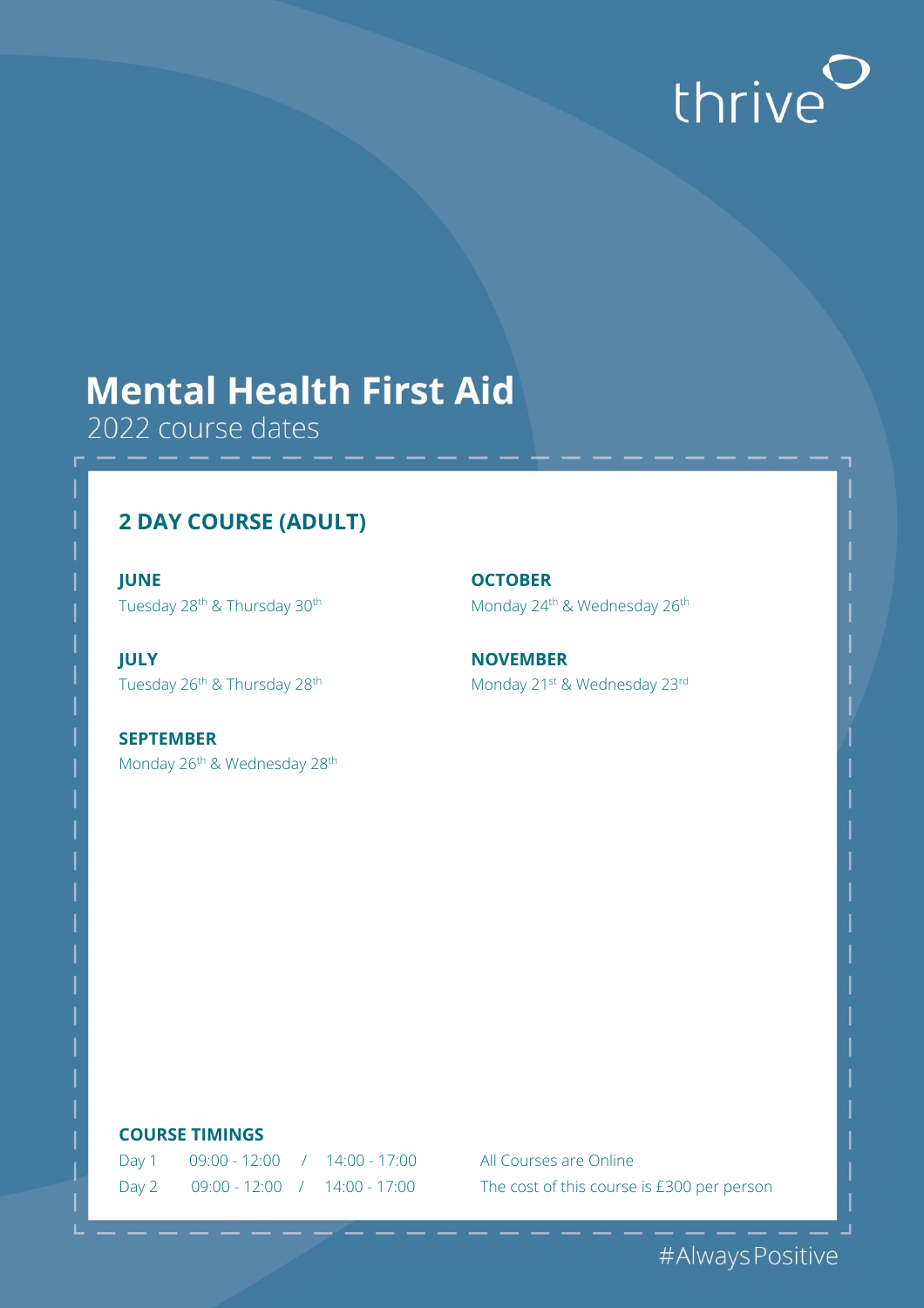# thrive<sup>O</sup>

## **Mental Health Champion**

2022 course dates

## **1 DAY COURSE (ADULT)**

**JUNE OCTOBER** Wednesday 8<sup>th</sup> Wednesday 12<sup>th</sup>

**JULY NOVEMBER** Wednesday 13<sup>th</sup> Wednesday 9<sup>th</sup>

**AUGUST DECEMBER** Wednesday 10<sup>th</sup> Wednesday 7<sup>th</sup>

**SEPTEMBER** Wednesday 10<sup>th</sup>

#### **COURSE TIMINGS**

Day 1 09:30 - 17:00 All courses are Online The cost of this course is £200 per person

#Always Positive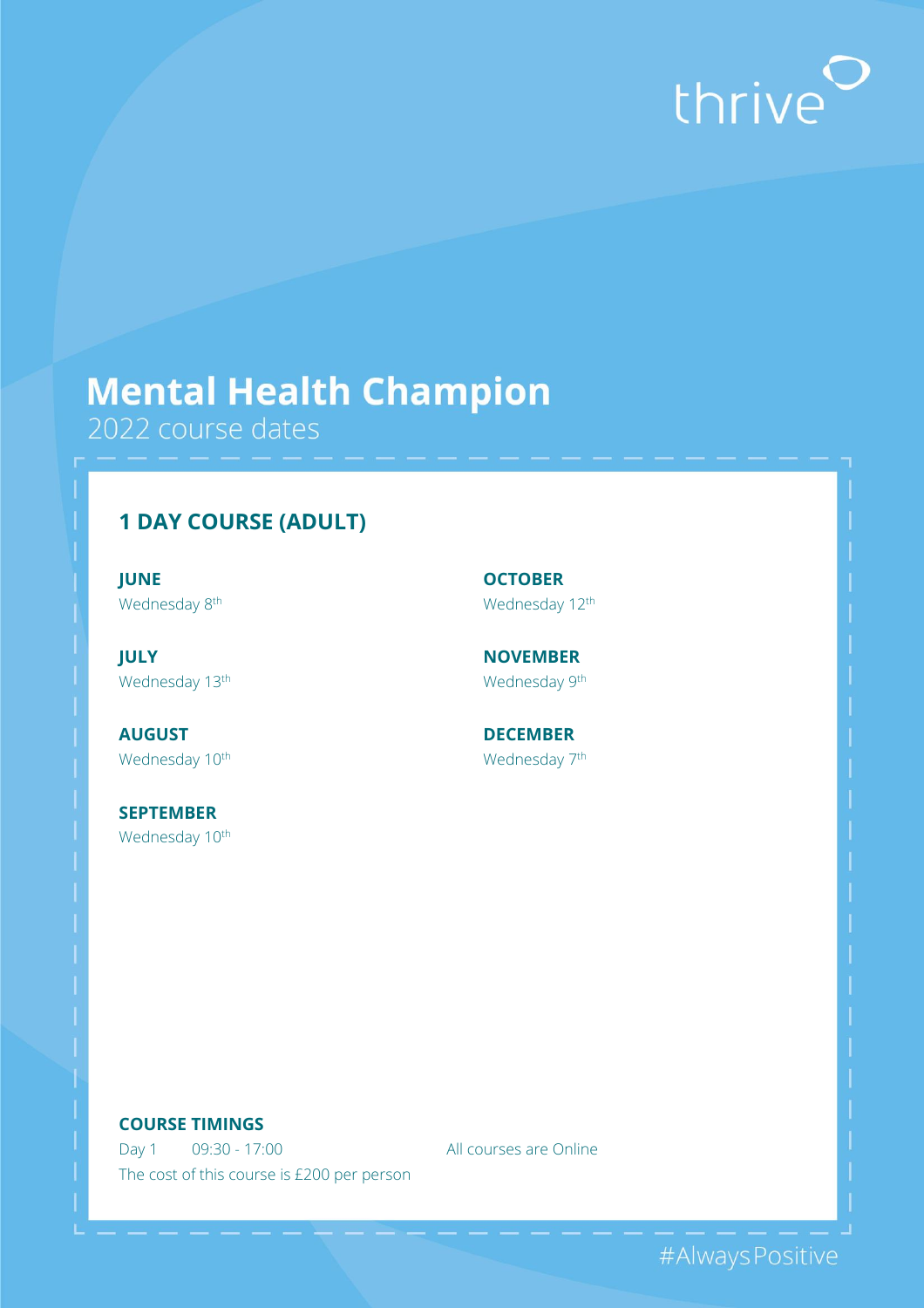

## **Mental Health Aware**

2022 course dates

### **1/2 DAY COURSE (ADULT)**

**JUNE OCTOBER** Wednesday 15<sup>th</sup> (pm) Wednesday 10<sup>th</sup> (pm)

**JULY NOVEMBER** Wednesday 20<sup>th</sup> (am)\*\* Wednesday 16<sup>th</sup> (am)\*\*

**AUGUST DECEMBER**

**SEPTEMBER** Wednesday 21<sup>st</sup> (am)\*\*

Wednesday 17<sup>th</sup> (pm) Wednesday 14<sup>th</sup> (pm)

#### **COURSE TIMINGS**

08:30 – 12:15\*\* All courses are Online 13:15 - 17:00 The cost of this course is £125 per person

#Always Positive